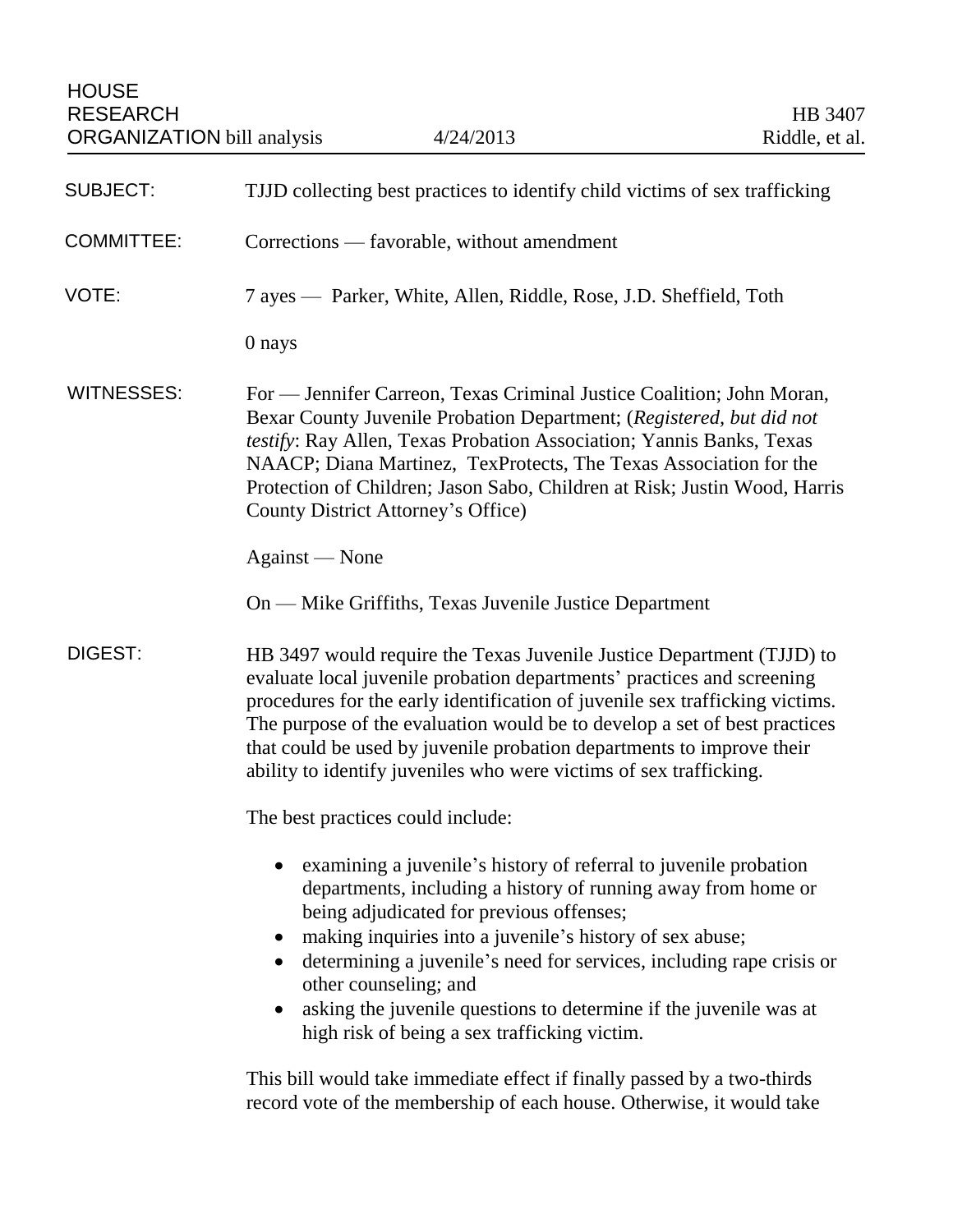## HB 3407 House Research Organization page 2

effect September 1, 2013.

**SUPPORTERS** SAY: HB 3407 would continue the state's efforts to combat the horrific crime of sex trafficking of children. Texas has been identified as a hub for international human trafficking. In response, the state has enacted numerous laws to combat these crimes, including laws to punish traffickers, protect victims, and establish the state's Human Trafficking Prevention Task Force. HB 3407 would continue these efforts by improving the identification of children who were victims or potential victims of sex trafficking.

> Juveniles who are victims of sex trafficking or who are at risk of trafficking may come in contact with juvenile probation departments for issues such as running away or other delinquent conduct. If these juveniles could be identified at that time, it is hoped that the through intervention the crime could be halted or prevented and the juvenile could receive treatment or be referred to other resources.

> HB 3407 would help in these efforts by requiring the TJJD to evaluate the screening procedures currently being used by some local juvenile probation departments, develop a set of best practices for identifying these juveniles, and share that information with the state's local juvenile probation departments. Some local departments are active in this area, and evaluating and sharing information about their practices could help other departments and child victims. The information could be especially helpful to departments that were beginning efforts in this area.

The TJJD would be the best entity to gather and disseminate this information because it already works closely with local juvenile departments. The Human Trafficking Prevention Task Force has broadbased duties that do not focus exclusively on juveniles. In addition, the TJJD already has a base of knowledge about the issue. A January 2011 report on alternatives for youth involved in prostitution was compiled by the state's Juvenile Probation Commission, which recently merged with the Texas Youth Commission to form the TJJD.

HB 3407 would not burden the TJJD, which could meet the requirements of the bill without additional resources. According to the Legislative Budget Board, there would be no significant fiscal impact to the state. TJJD could easily integrate the requirements of the bill with its other duties and without incurring significant costs because information already